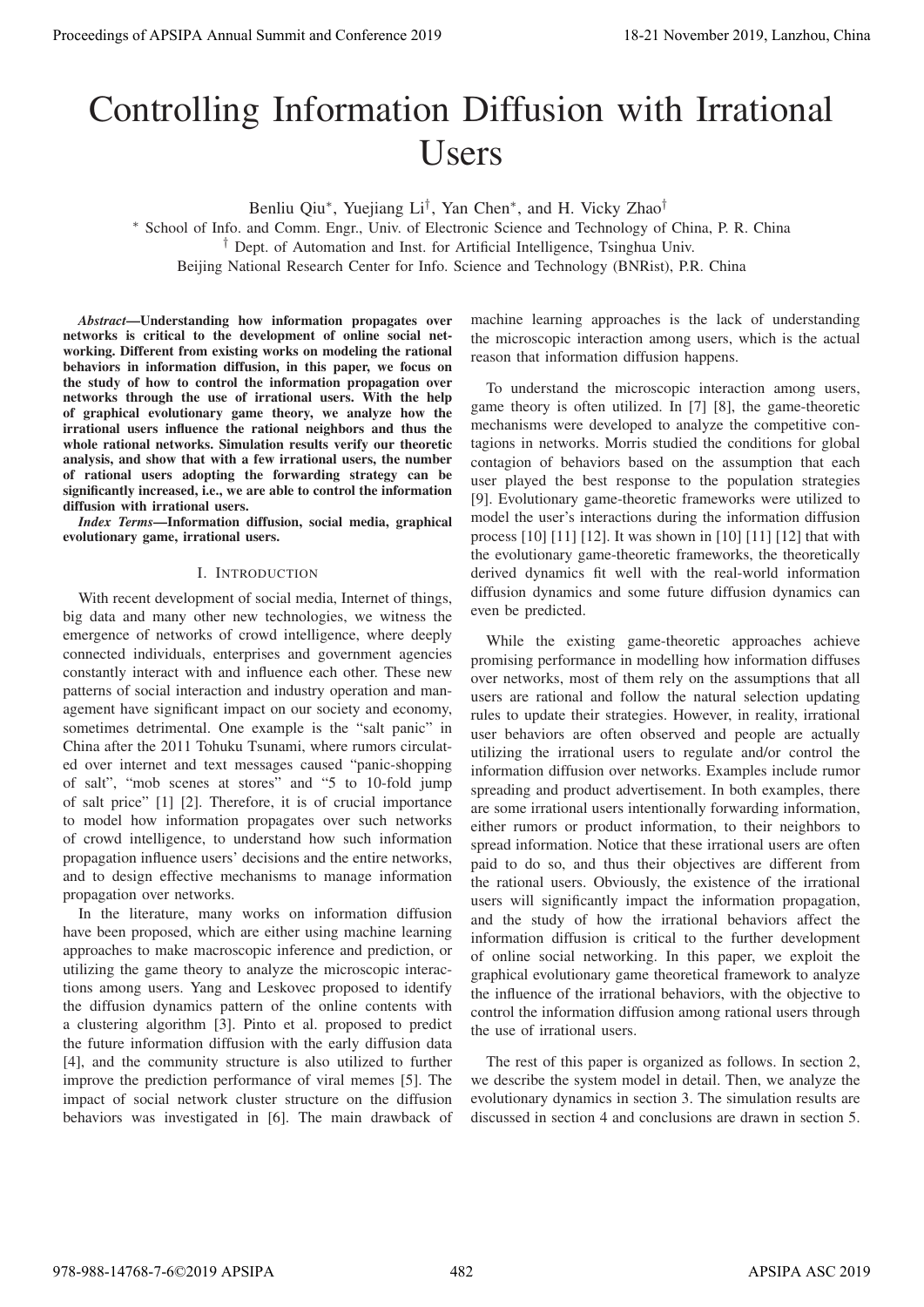# II. SYSTEM MODEL

The main focus of this paper is to study how to control the information propagation through the use of irrational users. We tackle this problem with the graphical evolutionary game formulation as in [11]. In such a formulation, the players are the users in a network, the strategies are to forward the received information  $S_f$  or not forward  $S_n$ , and the payoff matrix depends on the interactions among users, which can be written as follows

$$
S_f \t S_n
$$
  
\n
$$
U = \frac{S_f}{S_n} \begin{pmatrix} u_{ff} & u_{fn} \\ u_{fn} & u_{nn} \end{pmatrix},
$$
\n(1)

where  $u_{ff}$ ,  $u_{fn}$  and  $u_{nn}$  represent the payoff when two users both with strategy  $S_f$  interact, the payoff when a user with strategy  $S_f$  meets a user with strategy  $S_n$ , and the payoff when two users both with strategy  $S_n$  interact, respectively. The final utility of a player is referred as fitness [11] as follows

$$
\Psi = (1 - \alpha)B + \alpha U,\tag{2}
$$

where  $B$  is the baseline fitness representing the player's inherent property, U is the payoff as in (1), and  $\alpha$  is the selection intensity parameter determining the relative contribution of the game to fitness. Similar to [10], we consider the weak selection scenario, i.e.,  $\alpha \ll 1$ .<br>We consider a reg

We consider a regular network with a total number of N rational users in the network. These rational users update their strategies, i.e., to forward  $S_f$  or not to forward  $S_n$ , according to the natural selection updating rule. Besides the  $N$  rational users, we assume that there are  $L$  irrational users which are controlled by a specific organization, and the irrational users always adopt  $S_f$  and never change. Without loss of generality, in this paper we focus on the birth-death (BD) natural selection updating rule. Other updating rules such as death-birth  $(DB)$ and imitation (IM) can be analyzed similarly.

The  $N$  rational users can be classified into two groups: the first group of rational users are directly connected to the irrational users and the second group of rational users  $+$ are not directly connected to the irrational users. We assume that the number of first group of rational users is  $M$ , and the probability that a rational user is directly connected to  $h$ irrational users is  $q(h)$ . For each irrational user, the probability that it is connected to l rational users is  $f(l)$ . Note that the irrational users influence the first group of rational users directly, while the second group of rational users are indirectly influenced through propagation with natural selection updating rule.

## III. EVOLUTIONARY DYNAMICS

Let  $x_f$  and  $x_n$  be the proportion of rational users with strategy  $S_f$  and  $S_n$ , respectively. Denote  $x_{f|f}$  and  $x_{f|n}$  be the proportion of the neighbors adopting strategy  $S_f$  given the user is with strategy  $S_f$  and  $S_n$ , respectively. Similar to [11], the optimal  $x_{f|f}^*$  and  $x_{f|n}^*$  can be expressed as functions of  $x_f$  as follows

$$
\begin{cases}\n x_{f|n}^* = \frac{k-2}{k-1} x_f, \\
 x_{f|f}^* = \frac{k-2}{k-1} x_f + \frac{1}{k-1},\n\end{cases} (7)
$$

where  $k$  is the degree of each user in the regular network.

Let  $\Psi_j^i$  and  $\Psi_n^i$  be the fitness of the  $i^{th}$  group of rational<br>ers when adopting strategy  $S_k$  and  $S_k$  respectively. Accordusers when adopting strategy  $S_f$  and  $S_n$ , respectively. According to (2),  $\Psi_f^i$  and  $\Psi_n^i$  can be written as follows

$$
\begin{cases} \Psi_f^1 = 1 - \alpha + \alpha [(k_f + h) u_{ff} + (k - k_f) u_{fn}], \\ \Psi_n^1 = 1 - \alpha + \alpha [(k_f + h) u_{fn} + (k - k_f) u_{nn}], \end{cases}
$$
 (8)

and

$$
\begin{cases}\n\Psi_f^2 = 1 - \alpha + \alpha \left[ k_f u_{ff} + (k - k_f) u_{fn} \right], \\
\Psi_n^2 = 1 - \alpha + \alpha \left[ k_f u_{fn} + (k - k_f) u_{nn} \right],\n\end{cases} \tag{9}
$$

where  $k_f$  is the number of rational neighbors adopting strategy  $S_f$ , and h is the number of irrational neighbors.

The proportion of rational users adopting strategy  $S_f$  evolves either when a rational user's strategy is updated from  $S_n$  to  $S_f$  or when a rational user's strategy is updated from  $S_f$ to  $S_n$ . In the following, we derive the occurrence probability of these two scenarios respectively. Specifically, according to the BD updating rule, the first scenario occurs when a user with strategy  $S_f$  is chosen for reproduction and one of the rational neighbors, which was adopting strategy  $S_n$ , replicates the strategy  $S_f$ . Note that the user with strategy  $S_f$  can be chosen from the first group of rational users, the second group of rational users, or the irrational users. Therefore, the occurrence probability of the first scenario can be written as follows Proceedings of APSIPA Annual Summit and Conference 2019 18-21 November 2019, Lanzhou, China 483

$$
\Delta x_f^+ = \frac{N - M \sum_{k_f=0}^k k!}{N + L \sum_{k_f=0}^k k_f! (k - k_f)!} x_{f|f}^{k_f} (1 - x_{f|f})^{k - k_f} \frac{x_f \Psi_f^2}{\overline{\Psi}} \frac{k - k_f}{k}
$$
  
+
$$
\sum_{h=1}^L g(h) \frac{M}{N + L \sum_{k_f=0}^k k_f! (k - k_f)!} x_{f|f}^{k_f} (1 - x_{f|f})^{k - k_f} \frac{x_f \Psi_f^1}{\overline{\Psi}} \frac{k - k_f}{k + h}
$$
  
+
$$
\sum_{l=1}^M f(l) \frac{L}{N + L \sum_{l_f=0}^l l_f! (l - l_f)!} x_{f|f}^{l_f} (1 - x_{f|f})^{l - l_f} \frac{\Psi_f^2}{\overline{\Psi}} \frac{l - l_f}{l}
$$
(10)

Similarly, the second scenario occurs when a user with strategy  $S_n$  is chosen for reproduction and one of the rational neighbors, which was adopting strategy  $S_f$ , replicates the strategy  $S_n$ . Note that the user with strategy  $S_n$  can only be chosen either from the first group of rational users or the second group of rational users. Therefore, the occurrence probability of the second scenario can be written as follows

$$
\Delta x_f^2 = \frac{N - M}{N + L_{k_f = 0}} \frac{k!}{k_f! (k - k_f)!} x_{f|n}^{k_f} (1 - x_{f|n})^{k - k_f} \frac{(1 - x_f) \Psi_n^2}{\bar{\Psi}} \frac{k_f}{k} + \sum_{h=1}^L g(h) \frac{M}{N + L_{k_f = 0}} \sum_{k_f = 0}^k \frac{k!}{k_f! (k - k_f)!} x_{f|n}^{k_f} (1 - x_{f|n})^{k - k_f} \times \frac{(1 - x_f) \Psi_n^1}{\bar{\Psi}} \frac{k_f}{k + h}
$$
\n(11)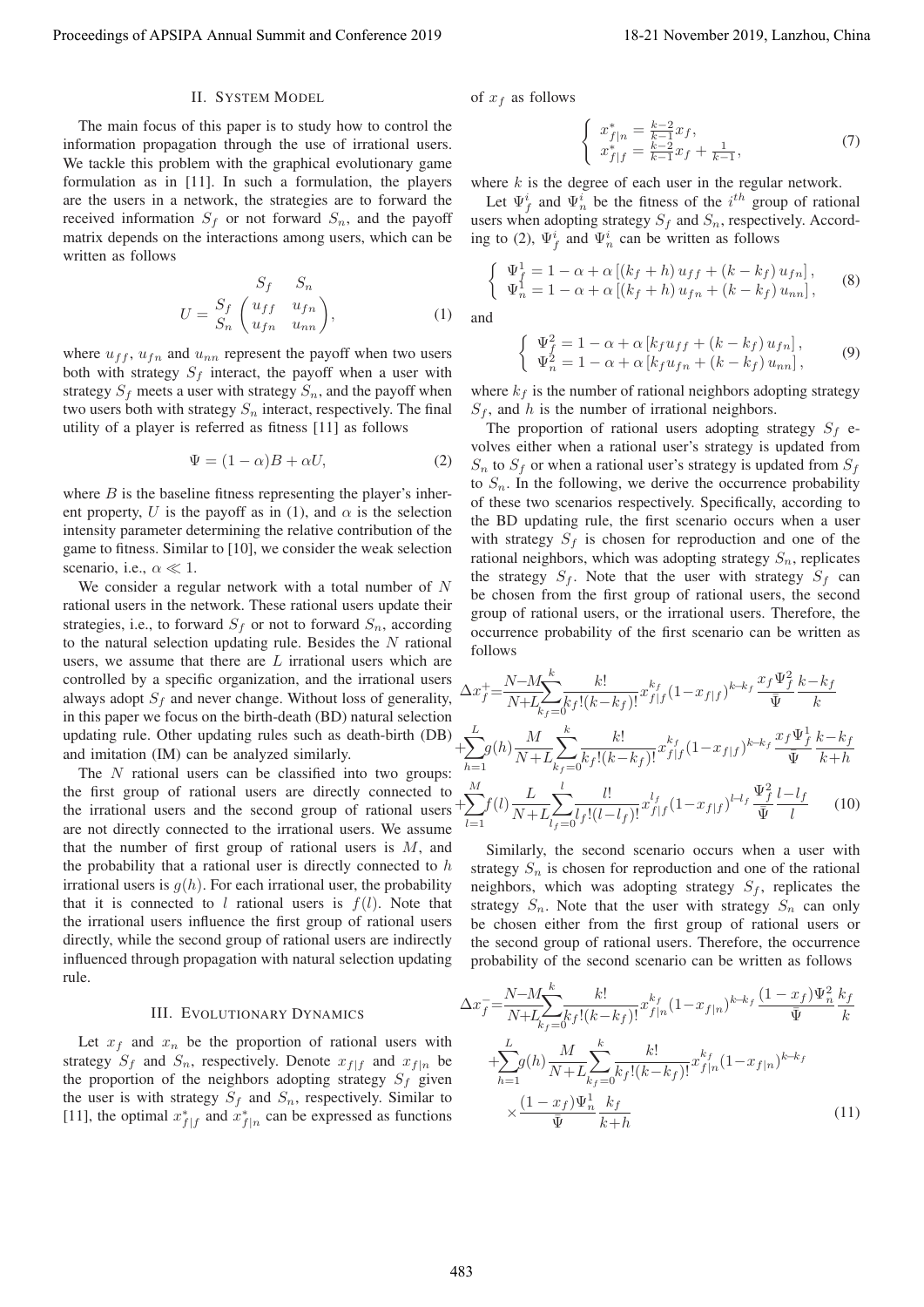$$
\dot{x}_f = \Delta x_f^+ - \Delta x_f^- = \frac{N - M}{N + L} \frac{\alpha x_f (1 - x_{f|f})(k - 1)}{\bar{\Psi}} \left[ (u_{ff} - u_{fn}) x_{f|f} - (u_{nn} - u_{fn}) (1 - x_{f|n}) \right] \n+ \sum_{h=1}^L g(h) \frac{M}{N + L} \frac{k}{k + h} \frac{\alpha x_f (1 - x_{f|f})}{\bar{\Psi}} \left\{ (k - 1) \left[ (u_{ff} - u_{fn}) x_{f|f} - (u_{nn} - u_{fn}) (1 - x_{f|n}) \right] + h (u_{ff} - u_{fn}) \right\} \n+ \sum_{l=1}^M f(l) \frac{L}{N + L} \frac{(1 - x_{f|f})}{\bar{\Psi}} \left[ 1 - \alpha + \alpha l u_{fn} + \alpha (u_{ff} - u_{fn}) (l - 1) x_{f|f} \right] \n= \frac{k - 2}{(k - 1)(N + L)\bar{\Psi}} (1 - x_f) (\alpha x_f^2 + b x_f + c).
$$
\n(3)

where

$$
a = \alpha(k-2)(u_{ff} - 2u_{fn} + u_{nn}) \left[ N - M + M \sum_{h=1}^{L} g(h) \frac{k}{k+h} \right].
$$
 (4)

$$
b = \alpha [u_{ff} + (k-2)u_{fn} - (k-1)u_{nn}] \left[ N - M + M \sum_{h=1}^{L} g(h) \frac{k}{k+h} \right] + \alpha M \left[ \sum_{h=1}^{L} g(h) \frac{kh}{k+h} \right] (u_{ff} - u_{fn})
$$
  
+  $\alpha L (u_{ff} - u_{fn}) \left[ \sum_{l=1}^{M} f(l)l - 1 \right] \frac{k-2}{k-1}.$  (5)

$$
c = L \left[ 1 - \alpha + \alpha u_{fn} \sum_{l=1}^{M} f(l)l + \alpha (u_{ff} - u_{fn}) \frac{\sum_{l=1}^{M} f(l)l - 1}{k - 1} \right].
$$
 (6)



Fig. 1. The evolution process of  $x_f$  with  $L = 10$  at different M and payoff matrices.

Combining (10) and (11), the evolution dynamics of the proportion of users adopting strategy  $S_f$ , i.e.,  $x_f$ , can be derived as shown in (3). From (3), we can see that by setting  $\dot{x}_f = 0$ , there are three possible evolutionary stable strategies (ESSs), i.e.,  $x_f^* = 1$  and the other two ESSs are the solutions<br>to  $ax^2 + bx + c = 0$ . The parameters a h and c are shown to  $ax_j^2 + bx_j + c = 0$ . The parameters a, b and c are shown<br>in (4) (5) and (6) respectively. It is worth pointing out that in  $(4)$ ,  $(5)$  and  $(6)$ , respectively. It is worth pointing out that the parameters  $a, b$ , and  $c$  here not only depend on the payoff matrix, but also L, M,  $g(h)$ , as well as  $f(l)$ , which is different from those in [11]. On the other hand, when there is no irrational user, i.e.,  $L = 0$ , then the parameter  $c = 0$  and the parameters  $a$  and  $b$  reduce back to those in [11].

#### IV. SIMULATION RESULTS

In this section, we conduct simulations on synthetic networks to evaluate the proposed framework. We construct the whole network based on the random regular networks, which is consist of 1000 rational users with degree 10, i.e., 10 rational neighbors are randomly connected to for each rational user. Then, M rational users are randomly selected to connect with  $L$  irrational users according the homogeneous probability distribution  $g(h)$ . Without loss of generality, in this paper, we set  $g(h)$  to the uniform distribution from 1 to 5, i.e., each of the selected rational users has the same probability to connect with one to five irrational users randomly. The weak selection parameter  $\alpha$  is set to be 0.1. For each simulation, 10 graphs are randomly generated and 30 simulation runs are conducted for each graph. At the beginning, 5% rational users are randomly selected to adopt the  $S_f$ , and the BD updating rule is repeated until the whole networks reach the stable states in each simulation run. We consider three payoff matrices in our simulations:

- PM1:  $u_{ff} = 0.6$ ,  $u_{fn} = 0.9$ ,  $u_{nn} = 0.3$ ;
- PM2:  $u_{ff} = 0.3$ ,  $u_{fn} = 0.9$ ,  $u_{nn} = 0.6$ ;